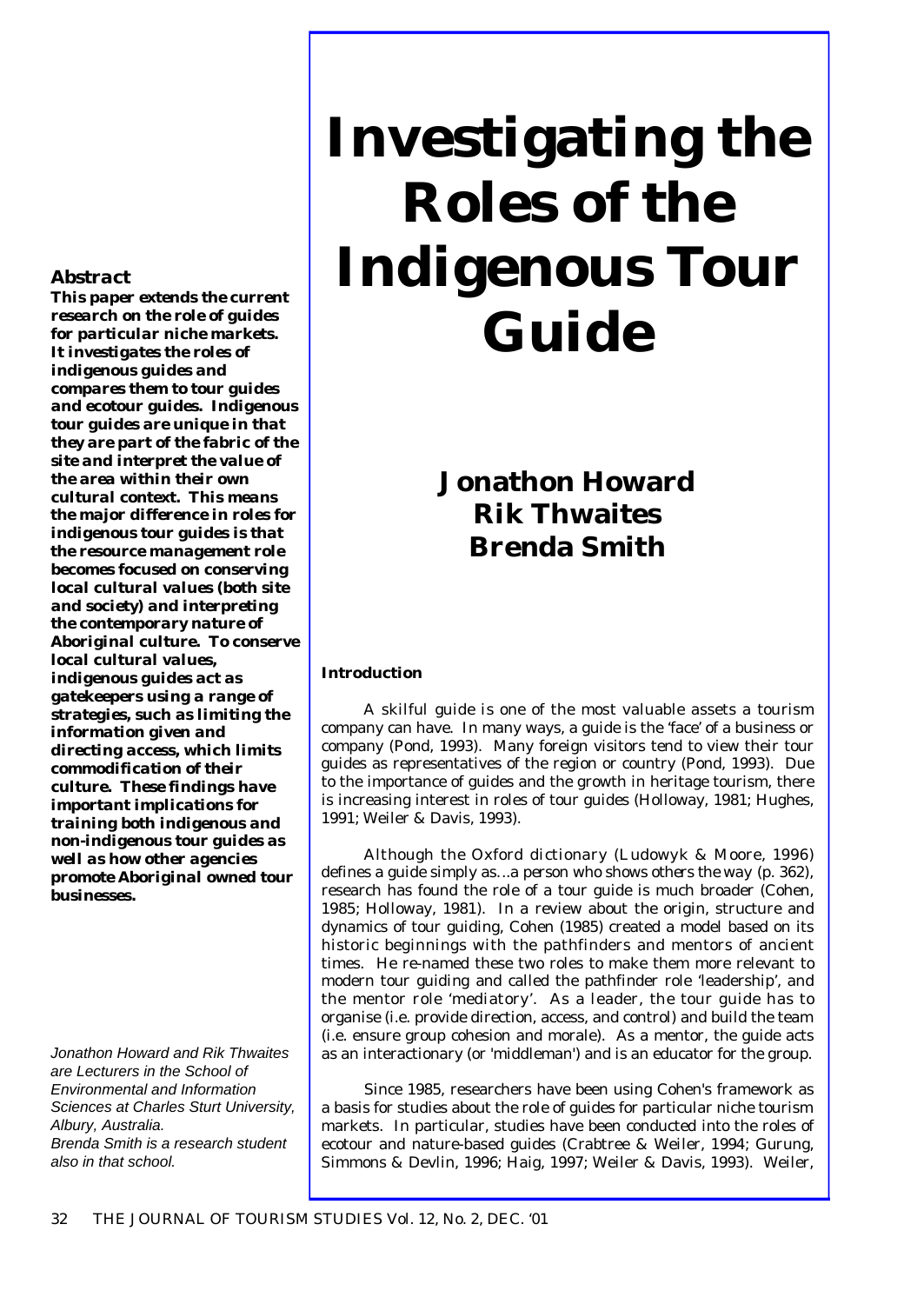Johnson & Davis (1991) and Weiler & Davis (1993) extended Cohen's model by adding an additional area of resource management (Table 1). That is, nature-based tour guides also encourage participants to reduce their impacts on-site, and they facilitate a change in values towards long-term conservation. Haig (1997) confirmed this in a survey of ecotourists and nonecotourists when it was found ecotourists particularly valued the role of the guide in motivating environmentally friendly behaviour.

This paper extends the current research on the role of guides for particular niche markets. It investigates the roles of indigenous guides at Mutawintji National Park. It specifically asks whether Cohen's (1985) roles are applicable to the roles of the indigenous tour guide and whether the additional role of resource management, applicable to nature-based tour guides, is also applicable to the role of the indigenous tour guide. Such research is important for training and quality assurance in this growing industry and for improving our understanding of tour guiding generally.

#### **The indigenous Guide Industry in Australia**

The provision of indigenous cultural tourism experiences is a growing industry in Australia. Around 14% of all international tourists are estimated to visit Aboriginal sites and cultural displays in Australia and the level of participation increased by an average of 34% per annum between 1993-1996 (South Australia Tourist Commission, 1998). A number of complex issues are associated with this growing Aboriginal-tourist relationship such as the sanitisation of the information presented, the homogenisation of diverse Aboriginal cultures, the authenticity of the product, and the lack of reference to contemporary Aboriginal culture

(Altman, 1993; Finlayson, 1991).

A common way tourists encounter indigenous culture in Australia is through a visit to a national park. Aboriginal people participate in a variety of ways in the management of certain national parks. Such participation creates employment, keeps people close to their community and country, provides management with local knowledge and skills, implements traditional practices that benefit local biodiversity, and contributes to a cultural tourism experience. For example, national parks such as Uluru and Kakadu offer visitors the chance to undertake a guided tour of the area led by a local Aborigine.

Face-to-face interpretation is the most effective means of managing complex issues associated with the growing Aboriginal-tourist relationship, because direct contact with an Aboriginal guide means the visitor can discuss and clarify a range of issues and misconceptions (Pond, 1993). Given the concerns about the Aboriginal-tourist relationship, it is important to identify the roles of indigenous tour guides. A better understanding of these roles is essential not only to address cross-cultural issues for Aboriginal culture, but also to improve the quality of the experience for the tourist, and to improve guide training (Hughes, 1991).

#### **Methods**

This study was conducted in Western New South Wales at Mutawintji National Park, 130 km north-east of Broken Hill. The park has many sites of great significance to local Aborigines and the wider community including rock art sites, occupation sites and stone arrangements. Two sacred sites are entirely closed to the public: the Snake Cave and Mushroom Rock. Access to two other sites, Mutawintji Historic site and Ngalkirrka, is permitted only in the company of an accredited guide.

Mutawintji National Park was the first national park in New South Wales to contract its ranger-guided tours to the local land council. The Aboriginal Discovery Ranger program provides Aboriginal guides employed by Mutawintji Heritage tours - wholly owned by the Mutawintji Local Aboriginal Land Council. Most guides have received accreditation to run tours to Mutawintji Historic site and Ngalkirrka after completing a tour guide training school held by the Local Aboriginal Land Council and the NSW National Parks and Wildlife Service. On Discovery Ranger tours, local Aboriginal (Paakintji) guides are presenting Aboriginal culture to non-Aboriginal people.

Material for this paper has been

*Table 1: The Role of a Tour Guide and Nature-Based or Ecotour Guide (in italics).*

|                               | <b>Outer directed</b>                                                         | <b>Inner-directed</b>                                                  |
|-------------------------------|-------------------------------------------------------------------------------|------------------------------------------------------------------------|
| Leadership<br>Sphere          | Instrumental: provides<br>direction, access, security<br>and safety.          | Social: maintains cohesion<br>within the group.                        |
| Mediatory<br>Sphere           | Interactionary: organises<br>meals etc, makes the setting<br>non-threatening. | Teacher/Communicator:<br>provides information, and<br>interpretation.  |
| Resource<br><i>Management</i> | <i>Motivator: reduces impact</i><br>on site                                   | Environmental interpreter:<br>encourages long-term<br><i>behaviour</i> |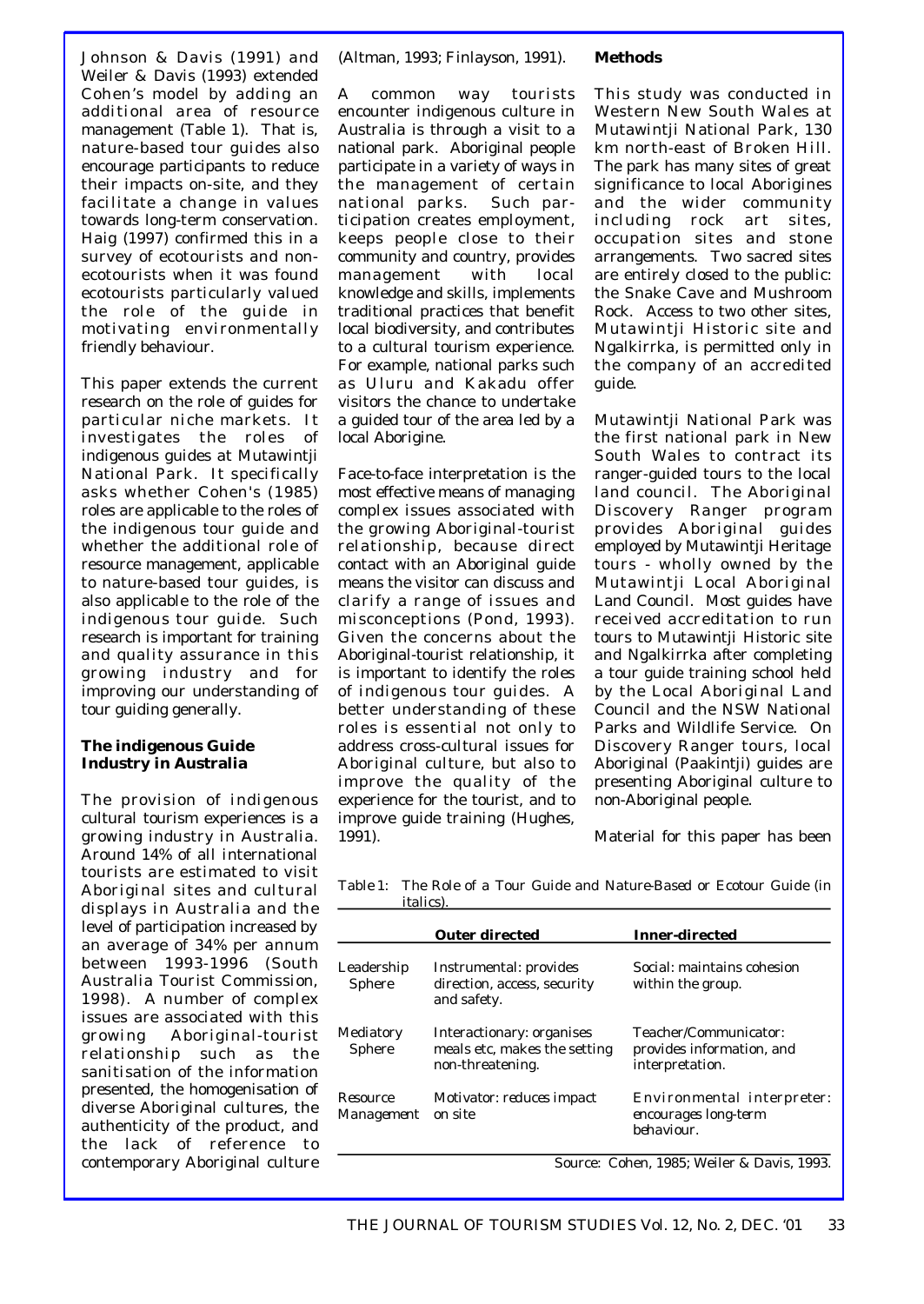taken from a larger research project that sought to investigate guides' perceptions of their roles and responsibilities when presenting Aboriginal culture. Due to an almost complete lack of published research on indigenous tour guiding, an interpretivist research framework, which acknowledges the individuality of respondents, was adopted for this study (Neuman, 1999; Sarantakos, 1998). The investigation was conducted using qualitative research techniques, including semi-structured interviews and observations of the tours. Two field visits were undertaken to participate in and observe tours at Mutawintji Historic Site. The data from this paper has been drawn from observation of these tours and at least two interviews with each of five Aboriginal guides, as well as two Aboriginal members of the NSW National Parks and Wildlife Service who have also taken tours in recent times. Guides had generally been working for between three and sixteen years. The interviews were taperecorded and analysed with the help of QSR NUD.IST a qualitative data analysis computer program.

#### **Results**

*The people gotta understand…. Understand that for us to maintain our culture we need land and we need country… to … pass things on…*

#### *The leadership roles*

According to Cohen (1985) the instrumental role provides direction, access, security and safety for the group. At Mutawintji Historic Site much of the instrumental role is predetermined. Regulations specify the type of appropriate behaviour of guides and visitors and restricts access to the site unless a guide is accredited (Table 2). However, the indigenous tour guide also fulfilled the instrumental role at the start of the tour, as they told visitors to

follow the guide at all times and not to wander off the track. Visitors are also given orientation at the start of the tour about how long the tour will take and the terrain about to be encountered. They also told participants that they would require equipment such as a hat, sunscreen, water and walking shoes prior to undertaking the tour. Warnings were given at appropriate times during the tour. For example *Take it nice and easy coming down this way thanks* and *be careful going down this way, it is a bit steep*. Guides also waited at each stop for the group to gather before continuing the presentation.

During the interviews, a number of guides also clearly identified this instrumental role. For example, one guide stated there was a need to *…Make sure that everyone understands the rules and regulations.* Others identified a need to warn visitors if extra care was needed at a particular stage of the tour, while others said they often stopped and engaged the visitors to give those lagging behind an opportunity to catch up.

The other role within the leadership sphere is social - one that maintains cohesion within the group. Guides reported that humour was seen as an important way to maintain group cohesion (Table 2). For example one guide stated that humour is important because *They all laugh… you know it breaks the ice and they sort of start talking to ya*. It was also used to encourage people to acknowledge strangers as members of the same group. Humour was also used as a means to "wake-up" people, to change the pace of the tour, to renew people's interest in their surroundings and to ensure an enjoyable experience.

#### *The mediatory roles*

The role of interactionary was important to indigenous tour guides. Indeed this particular role went beyond that normally associated with a tour guide. For example, Aboriginal guides said they saw their roles not simply as a guide but as representatives of Paakintji, the NSW National Parks and Wildlife Service and of all Aboriginal people in Australia.

Another way the role of interactionary was fulfilled was through the use of language (Table 2). Guides frequently used Paakintji language when describing plants, animals and plants. Examples were provided of how English words have been derived, often through mispronunciation, from Paakintji (e.g., Mulga for Malka, and Mootwingee instead of Mutawintji). Aboriginal concepts were explained to tourists by use of analogies, metaphors and similes that the tourist could understand. Examples of this include likening Mutawintji to a cathedral and the engraving site to a library. Guides often stated they asked people how they felt when they walked into a cathedral or a mosque in order to gain respect for the site. One guide likened smoking ceremonies to the use of incense by Catholics. Guides referred to the engraving as *archives of our people*. These comparisons bring Aboriginal culture into a familiar context to the visitor. One guide said *whatever analogy ... you know the guide thinks is gonna best get...[the message across]…you know…[to]…what is usually a pretty mixed audiences…you know that's fine.*

The mediatory role of teacher was also seen as a key part of an indigenous tour guide's activities. For example, one guide said *that if visitors have any questions and that they want to ask, they pull you over any time.* In addition, hands-on learning rather than simply pointing out things of interest was emphasised. Activities included passing around a leaf to visitors for them to crush and smell it, showing them a piece of gypsum and explaining that this was burned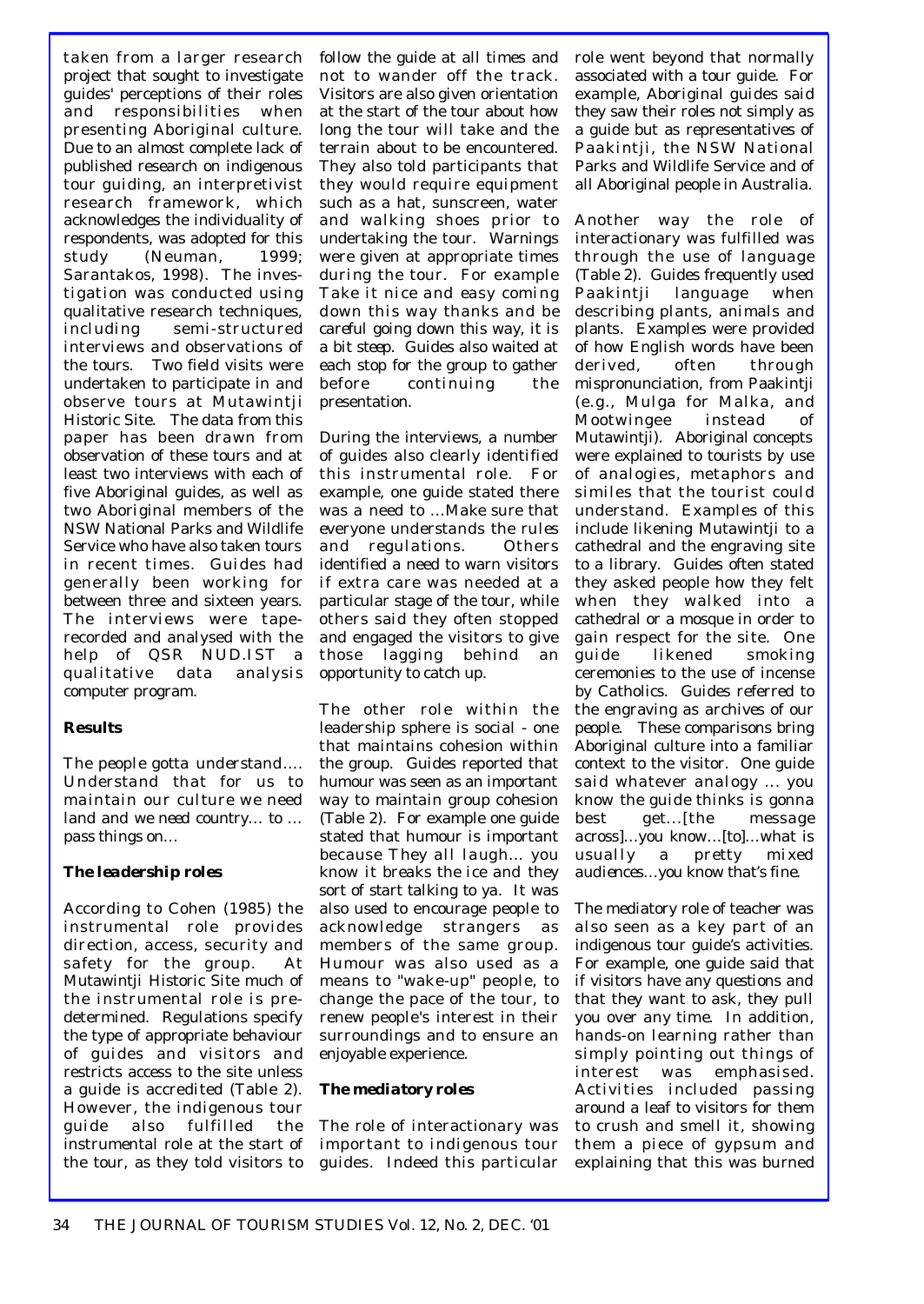*Table 2: Key Findings From the Study at Mutawintji National Park.*

| Role                                                        | <b>Observations on Tours</b>                                                                                                                                                                                                                                                                                                                                                                                                   | <b>Examples from interviews</b>                                                                                                                                                                                                                                                                                                                                                                                                                                                                                       |
|-------------------------------------------------------------|--------------------------------------------------------------------------------------------------------------------------------------------------------------------------------------------------------------------------------------------------------------------------------------------------------------------------------------------------------------------------------------------------------------------------------|-----------------------------------------------------------------------------------------------------------------------------------------------------------------------------------------------------------------------------------------------------------------------------------------------------------------------------------------------------------------------------------------------------------------------------------------------------------------------------------------------------------------------|
| Instrumental Leadership<br>Role                             | Access is only allowed when accompanied<br>by a guide. Guide organises keys to<br>gates etc.<br>Guides often stated relevant aspects<br>throughout the tour, for example, take it<br>nice and easy coming down this way.                                                                                                                                                                                                       | One guide stated Make sure everyone under-<br>stands the rules and regulations. Others said<br>they often stopped and engaged the visitors to<br>give those lagging behind an opportunity to<br>catch up.                                                                                                                                                                                                                                                                                                             |
| Social Leadership Role                                      | Guides used humour to wake up people<br>and to renew people's interest. Activities<br>were often participatory and hands on.                                                                                                                                                                                                                                                                                                   | Describing part of their work as that of being<br>an 'entertainer'. Guides reported using<br>humour to acknowledge strangers in the<br>group and to break the ice.                                                                                                                                                                                                                                                                                                                                                    |
| <b>Interactionary Mediator</b><br>Role                      | Guides told dreamtime stories. They<br>also explained the use of plants as a<br>resource. Plant, animal, and sites were<br>named using the local Wimpatji language<br>(Paakintji).                                                                                                                                                                                                                                             | Recognise their position as representatives of<br>Paakintji and Aboriginal people generally.<br>Guides indicated they used analogies and<br>metaphors to interpret the site. They also<br>indicated the importance of this in terms of<br>education                                                                                                                                                                                                                                                                   |
| Teacher/Communicator<br>Mediator role                       | Guides had hands-on activities involving<br>bushfoods, ochre and tools. The<br>significance and meaning of engravings<br>was told.                                                                                                                                                                                                                                                                                             | They stated they educated people by<br>creating personal links between themselves<br>and the visitor, telling their own stories as<br>well as interpreting the stories of the site. One<br>guide said Its not a dead culture, what's in<br>text books, but a living culture, and it is a good<br>way of showing people instead of 'em doing<br>their own interpretation of the site. It's best<br>that they get a true story of it so they can't go<br>away making their own conclusions what that<br>art work means. |
| Resource Management<br>Role of Motivator                    | Guides explained the regulations<br>associated with the site. Guides make<br>constant reminders to respect the site.<br>For example one guide asked visitors not<br>to walk over a particular engraved slab.<br>Guides told dreamtime stories to a certain<br>or agreed level of meaning.                                                                                                                                      | Most guides stated they discouraged people<br>wandering off the track in order to reduce<br>physical impact on the site. This also served to<br>keep visitors away from spiritually significant<br>areas close by.                                                                                                                                                                                                                                                                                                    |
| Resource Management<br>Role of Environmental<br>Interpreter | Focus is on the cultural perspective about<br>caring for country. While wandering off<br>trails is discouraged and guides asked<br>visitors not walk over engraved slabs,<br>the emphasis was on a sacred landscape.<br>Guides showed the fragility of the<br>landscape by showing old walking trails.<br>They used metaphors and analogies so<br>that the importance of the site to the local<br>culture could be understood. | None in terms of what might traditionally be<br>expected for a nature based guide. It was<br>frequently stated from an Aboriginal point of<br>view. For example The people gotta understand<br>Understand that for us to maintain our<br>culture we need land and we need country to<br>pass things on or Passing on knowledge.<br>Teaching people about how knowledge was lost.                                                                                                                                      |

and crushed to make white ochre. The reason why this type of learning was emphasised was because it made the experience more personal for the tourist. The main stated aim of Aboriginal guides was to change visitors' attitudes and perceptions of Aborigines and Aboriginal culture. They did this by creating personal links between themselves and the visitor, telling their own stories as well as interpreting the stories of the site. *It's not a dead culture, what's in text books, but a living culture, and it is a good way of showing people instead of 'em doing their own interpretation of the site. It's best that they get a true story of it so they can't go away making their own*

*conclusions what that art work means.* Another stated *If you can change one person's attitude in fifty, well you know you are doing something because you know you are getting across somewhere*.

#### *The resource management roles*

The resource management role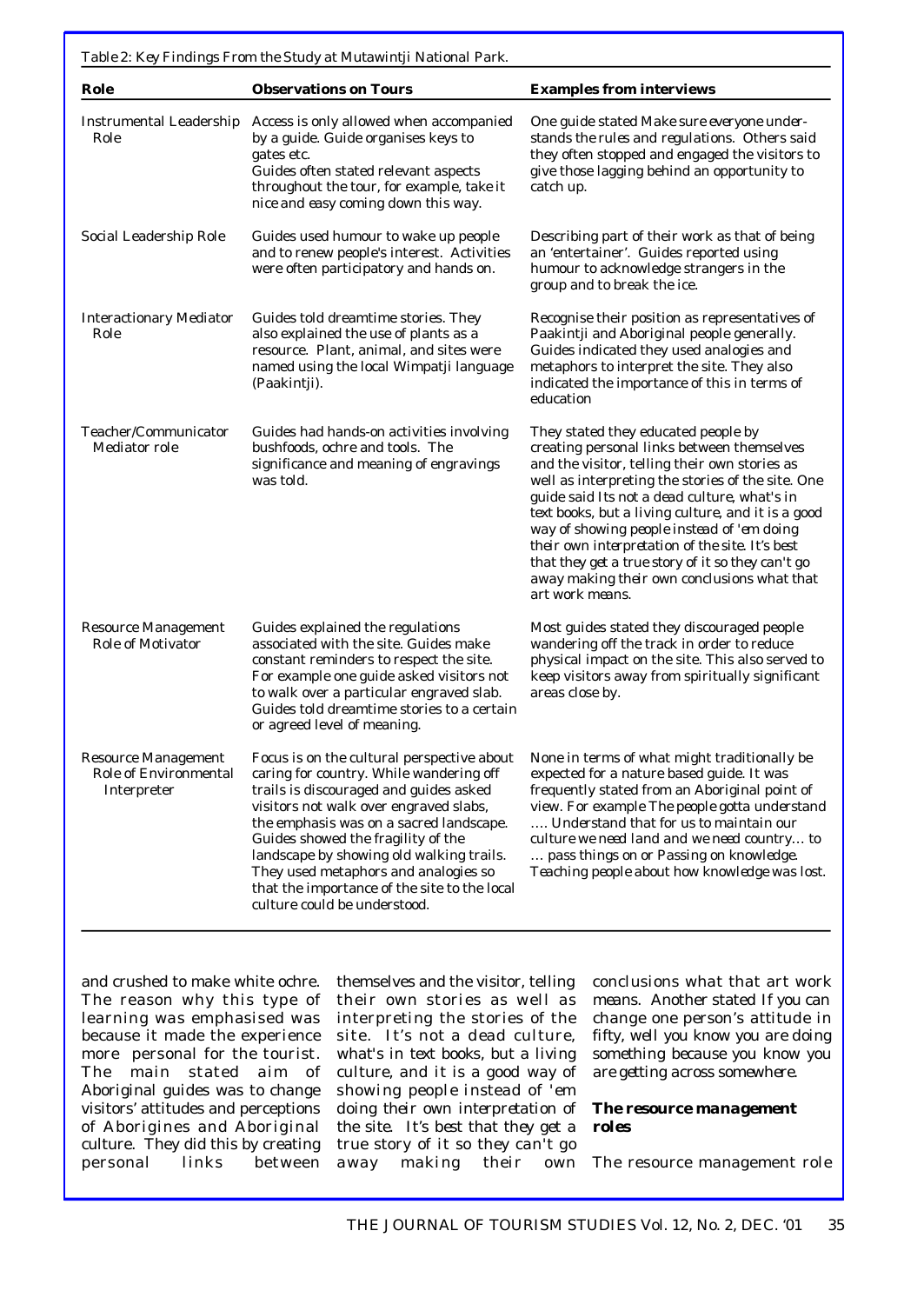that encourages participants to reduce their impacts on-site has to be seen in a cultural context in that guides reduced the impact the tour might have on Paakintji sites and society. For example, access is tightly controlled through permits and accredited guides. Indeed two sacred sites are entirely closed to the public. Wandering off trails is discouraged and guides asked that visitors not cause cultural offence by walking over engraved slabs. While guides picked a few leaves of certain plants to show bush tucker, they discouraged the group from doing it and explained why.

In addition, guides were also careful about how much information and interaction tourists had with the Paakintji culture. The local Aboriginal Elders approve the information given by the guides. Guides also stated that dreaming stories were told when the opportunity arose, but that these stories often had several layers of meaning and when told to participants only certain levels were explained. So that while Cohen (1985) includes access as part of the organiser role, access is especially important to Paakintji and the Mutawintji Local Aboriginal Land Council. At Mutawintji, access goes beyond organising a visit to keeping visitors away from spiritually significant sites and limiting the information told to tourists.

Another aspect of the resource management role as described by Weiler and Davis (1993) is that of environmental interpreter who encourages changed values. This role was not expressed in terms of a European conservation ethic, but clearly in terms of local cultural heritage. One guide emphasised that *it is the landscape that is sacred*. Another stated *our story is the land.* These statements emphasise the Aboriginal perspective that the landscape, not just the site, is sacred and requires protection.

However, challenging people's understanding of Aboriginal culture was also stated as a major aim by the Aboriginal guides. The first time a Paakintji guide was asked about the most important aspect to guiding, he gave a powerful and moving response. *Passing on knowledge. Teaching people about how knowledge was lost. Like in the missions in the area where people were flogged, sometimes killed for talking to their children of their culture and in their language…. The mission contributed to the loss of knowledge of Aboriginal culture by the treatment of those people living in them - floggings, sometimes killings.* Another stated *probably one of the main points is… just to tell about how special the area is…. It still is… a sacred area where people g a t h e r .* Or *… a lot of people didn't sort of realise… why our land was so important to Aboriginal people… because our story is the land and our stories are in the land ... they're not books or anything like that there ... they're out there in that landscape and that and our foods are out there… and everything like that ... our dreaming stories are not in little towns and the people are in towns but not the stories … you know … and the history's out there in the bush.*

The result of such interpretation is that the participants have an opportunity to interact and meet with the Paakintji. This creates more personal experiences. *The more information I give about myself … I think the better a lot of people will feel about Aboriginals* … or as another guide stated *after one tour he came across and shook my hand and … he said you opened a few eyes [up to] the Aboriginal people…*.

#### *Discussion*

Guided tours are an interesting area of inquiry because they function in many different environmental contexts with groups of varying types and purposes (Pearce, 1984). This study shows how the roles of an indigenous guide compare with the original framework developed by Cohen (1985) for tour guides. Like the research conducted by Weiler & Davis (1993) on naturebased tour guides, Cohen's (1985) framework has had to be modified for the cross-cultural context of the tour (Table 3).

This result is a reflection that the environment is not an objectively definable entity, it is culturally constructed in the form and imagery of society. In other words, the environmental/

*Table 3: The Roles Proposed for Indigenous Tour Guides.* 

|                        | Administration/<br>management role                                                                                                                                                                                  | <b>Psycho-social role</b>                                                                                                                                     |
|------------------------|---------------------------------------------------------------------------------------------------------------------------------------------------------------------------------------------------------------------|---------------------------------------------------------------------------------------------------------------------------------------------------------------|
| Leadership<br>Sphere   | Instrumental: provides<br>direction, access, security<br>and safety.                                                                                                                                                | Social: maintains cohesion<br>within the group. Tension<br>management between people<br>of different culture. Creates<br>cohesion between guide and<br>group. |
| Mediatory<br>Sphere    | Interactionary: organises<br>meals etc, makes the setting<br>non-threatening.                                                                                                                                       | Communicator: provides<br>information, and inter-<br>pretation.                                                                                               |
| Resource<br>Management | <i>Gatekeeper: Restricts access</i><br>through both hard manage-<br>ment (permits) and soft<br>management techniques<br>(access to a few sacrifice areas, contemporary nature of the<br>limiting information given) | Heritage interpreter:<br>encourages long-term change<br>of values by participants both<br>in terms of the historic and<br>indigenous culture and the<br>site. |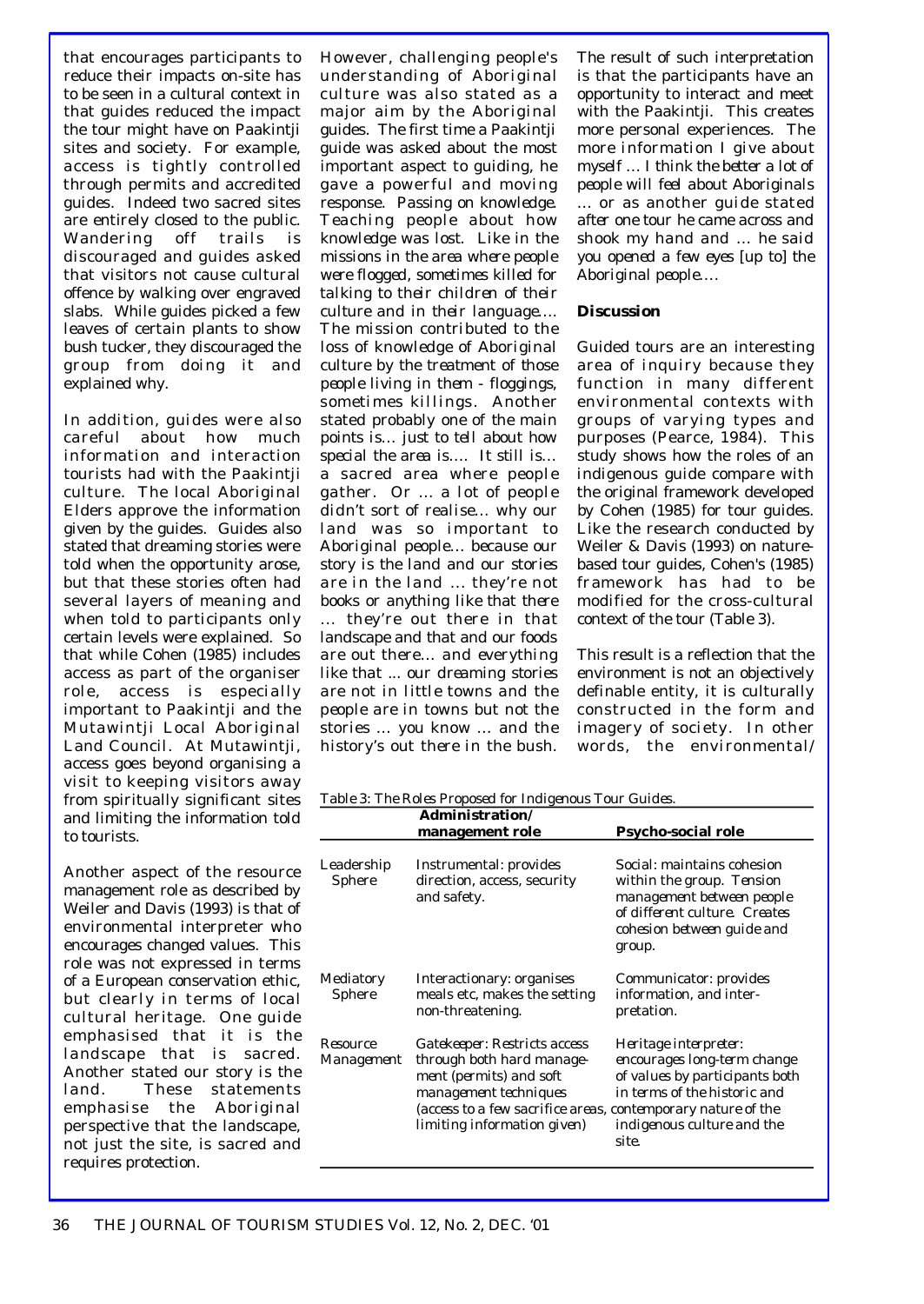cultural context changes with the particular type of tour. A tour guide, showing a group a range of sites in a region, largely interacts within the tourists' own cultural context. Tourists want cultural interaction at a particular cultural site but do not expect a tour guide to play that particular role (Hughes, 1991). That is for tour guides, the environment is both focused on and defined by the tour group. By contrast, a nature-based or ecotour guide's environment is largely defined by the tour group (i.e. a conservation ethic) but it is more broadly focused to include the surroundings as well as the tour group. Like the ecotour guide, the indigenous tour guide's environment is broadly focused to include both the tour group and the surroundings, but they define it, not by the tour group, but within their own cultural context.

Interpreting the value of an area within an indigenous tour guide's own cultural context is also what tourists appear to want (Holloway, 1981; Moscardo & Pearce, 1999). For example, Moscardo and Pearce (1989) found tourists to Melville Island in northern Australia were most satisfied when there was direct contact with Aboriginal communities. Visitors to such areas come to have an authentic and worthwhile cross-cultural experience (Hughes, 1991). This suggests cultural exchange with an indigenous tour guide may be a critical part of the experience for tourists at Mutawintji.

Given the above demands and expectations of tourists, what is appropriate commodification of the Paakintji culture? Commodification is a topic of much discussion in the Aboriginal tourism literature (Mercer, 1995; Ryan & Huyton, 2000; Whittaker, 1999). Uncontrolled access in other areas of Australia has led to major conflict between pro-development tourist organisations and the Aboriginal community (Mercer, 1995). Yet if managed appropriately it may be possible to keep tourists at arms length from the Aboriginal community (Ryan & Huyton, 2000). This study shows that the Paakintji at Mutawintji have carefully considered what is appropriate. A range of management techniques, such as excluding people from some areas and limiting the amount of information given about their culture, has been implemented. Critical amongst these strategies is the guide, who acts as a gatekeeper to both the site and the society.

Another difference between ecotour guides and indigenous guides is the style of education. While a nature-based or ecotour guide may try to create a longterm conservation ethic,

**Excluding people from some areas and limiting information can work within a framework of direct contact with an indigenous guide to challenge misconceptions and promote long term understanding.**

Paakintji guides act as constructivist educators (Klein & Merritt, 1994). That is Aboriginal guides attempt to remove pre-conceived notions that the site and society is a part of history and replace it with an understanding of the site and society in a contemporary context. The ecotour guide often creates a conservation ethic by simply stating the types of behaviours appropriate for longterm conservation (Weiler & Davis, 1993). By contrast, indigenous tour guides create long-term understanding, attitudes and behaviours towards Aboriginal culture by challenging stereotypes or misconceptions through talking to participants and emphasising the contemporary nature of their society. Should a non-indigenous tour guide try to interpret the site the same way, the experience and message would not be the same and perhaps less effective.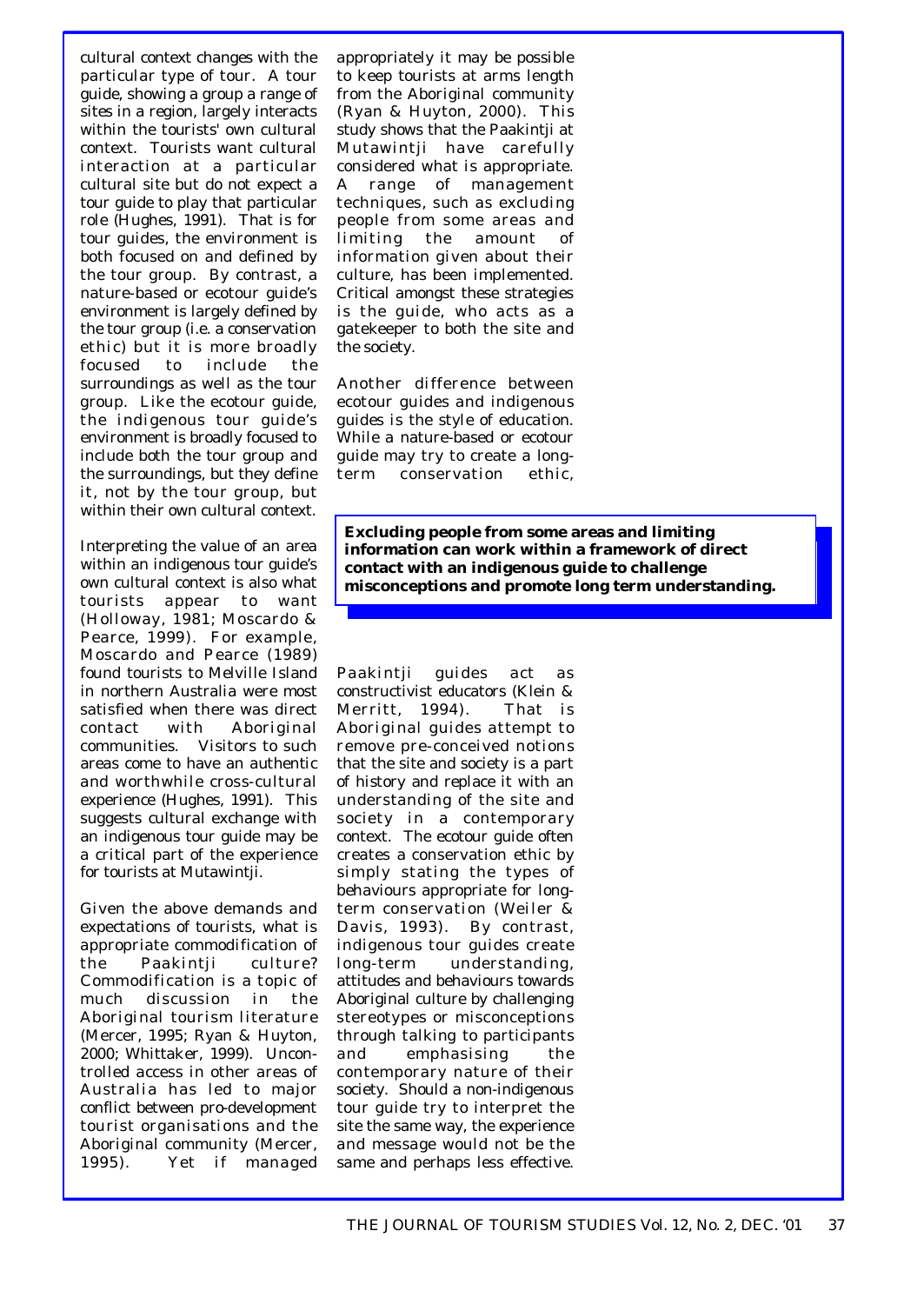This suggests the Paakintji see authentic and worthwhile cultural exchange with the tourist also as a critical part of the tour experience.

Our study has two important implications for indigenous guide training. Firstly, participants on a tour with an indigenous tour guide are immediately thrust into the context of the site because the guide is part of the fabric of the experience. As such, training indigenous guides to use humour to 'break the ice' at the initial stage of the tour where there are cultural differences between the group and the guide, may be an important aspect in training. Initially there may be some tension (i.e. excitement or apprehension) about meeting another culture. Such a strategy helps create a bond between the guide and the participant. Training indigenous guides to also use analogies and metaphors to explain concepts from the tourists' own perspective may also be important in delivering key messages.

Secondly Haig (1997) found that the ecotourists believe it is vitally important for guides to provide access to sites. Weiler and Davis (1993) showed access was also seen as important for commercial organisations and land management agencies. This study has shown that access, in its broadest context, is particularly important for the Paakintji guides. As the site is sacred, control of access is vital. Visitation is restricted so that a guide must be present and these guides must be accredited. Given this importance, the training of non-indigenous guides to such sacred areas needs to emphasise the privilege of being allowed to access sites of such immense cultural value.

To conclude, Aboriginal tourism has until recently been promoted with little consideration of the concerns for Aboriginal people. It is often conducted in a way that ignores the diversity of

Aboriginal culture and the contemporary nature of Aboriginality. Much research has been conducted on describing and understanding the impacts of tourism on similar host societies throughout the world (Moscardo & Pearce, 1999). This research shows that when such tourism is managed and organised by the local indigenous community, they can take some level of control. At Mutawintji, the Paakintji are controlling the impact of tourism by carefully regulating access and interpreting the contemporary nature of Aboriginality to tourists.

#### **Acknowledgment**

The authors would like to acknowledge the support provided by the NSW National Parks and Wildlife Service, Mutawintji Local Aboriginal Land Council, the Board of Management of Mutawintji National Park, Mutawintji Aboriginal Discovery rangers and the CRC for Sustainable Tourism. We would also like to thank Betty Weiler for reviewing an earlier draft of this manuscript.

#### **References**

- Altman, J.C. (1993). *Indigenous Australians in the national tourism strategy: Impact, sustainability and policy issues.* Centre for Aboriginal Economic Policy Research, Discussion Paper No. 37/1993. Canberra: Australian National University.
- Cohen, E. (1985). The tourist guide the origins, structure and dynamics of a role. *Annals of Tourism Research, 12*(1), 456-477.
- Crabtree, A., & Weiler, B. (1994). Ecotour guides: A workshop to identify training needs and priorities. In E. Beckmann & S. Hull (Compilers), *Interpretation attached to heritage. Interpretation Australia Association, Conference papers* (pp. 35- 38). Collingwood, Vic.: Interpretation Australia Association Inc.
- Finlayson, J. (1991). Australian Aborigines and cultural tourism: Case studies of Aboriginal involvement in the tourist industry. *Working papers on Multiculturalism, Paper No. 15.* The Centre for Multicultural Studies. University of Wollongong, Australia.
- Gurung, G., Simmons, D., & Devlin, P. (1996). The evolving roles of tourist guides: The Nepali experience. In R. Bulter, & T. Hinch (Eds), *Tourism and indigenous peoples* (pp107-128). London: International Thomson Business Press.
- Haig, I. (1997). *Viewing nature: Can the guide make a difference.* Unpublished master's thesis, Griffith University, Brisbane, Australia.
- Holloway, J.C. (1981) The guided tour: A sociological approach. *Annals of Tourism Research, 8*, 377-402.
- Hughes, K. (1991). Tourist satisfaction: a guided "cultural" tour in North Queensland. *Australian Psychologist, 26*(3), 166-171.
- Klein, E.S., & Merritt, E. (1994). Environmental education as a model for constructivist teaching. *Journal of Environmental Education, 25*(3), 14-21.
- Ludowyk, F., & Moore, B. (Eds) (1996). *The Australian Oxford paperback dictionary.* Melbourne: Oxford University Press.
- Mercer, D. (1995). Native people and tourism: Conflict and compromise. In W. Theobald (Ed.), *Global Tourism - the next decade* (pp124-145). Oxford. Butterworth-Heinnemann.